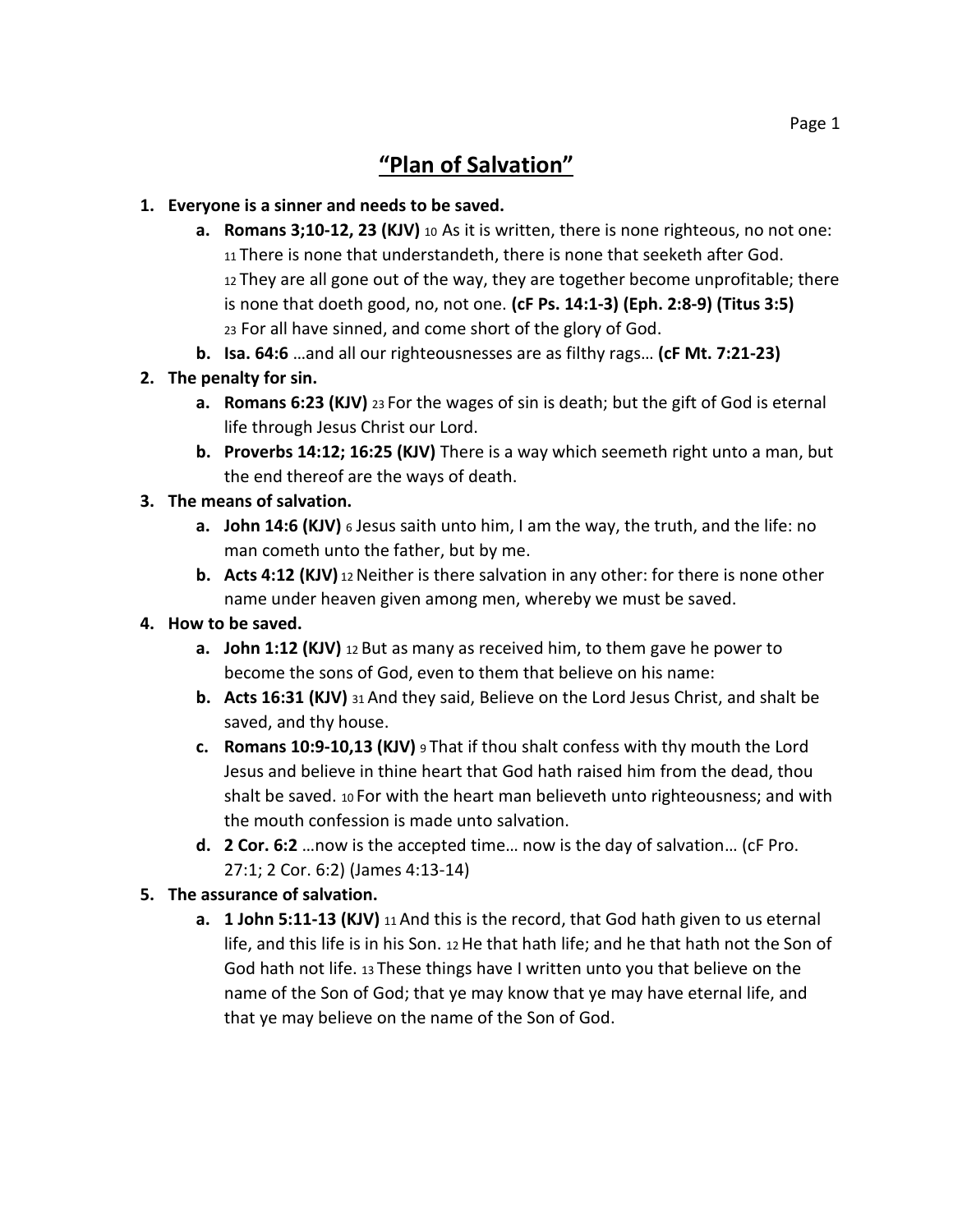# **"Destination Salvation"**

#### **The ABC's of becoming a Christian**

#### **A - ADMIT**

- 1) **Admit** to God that you are a sinner. (Luke 18:10-14)
	- a. All are sinners (Romans 3:10-12, 23)
	- b. You cannot earn salvation (Eph. 2:8-9, Titus 3:5)

#### **B – BELIEVE**

- 1. Jesus Christ is the only means of salvation. (John 14:6, Acts 4:12)
	- a. Believe only in Jesus and His name (John 3:16-18, 1 John 5:11-13)
	- b. You must believe in your heart (Romans 10:9-10)

#### **C – CONFESS**

1. Confess with your mouth openly (Romans 10:9-10)

#### **"My Salvation Story"**

**1 – Before I became a Christian**

#### **2 – How I became a Christian**

 **3 – Since I became a Christian**

Page 2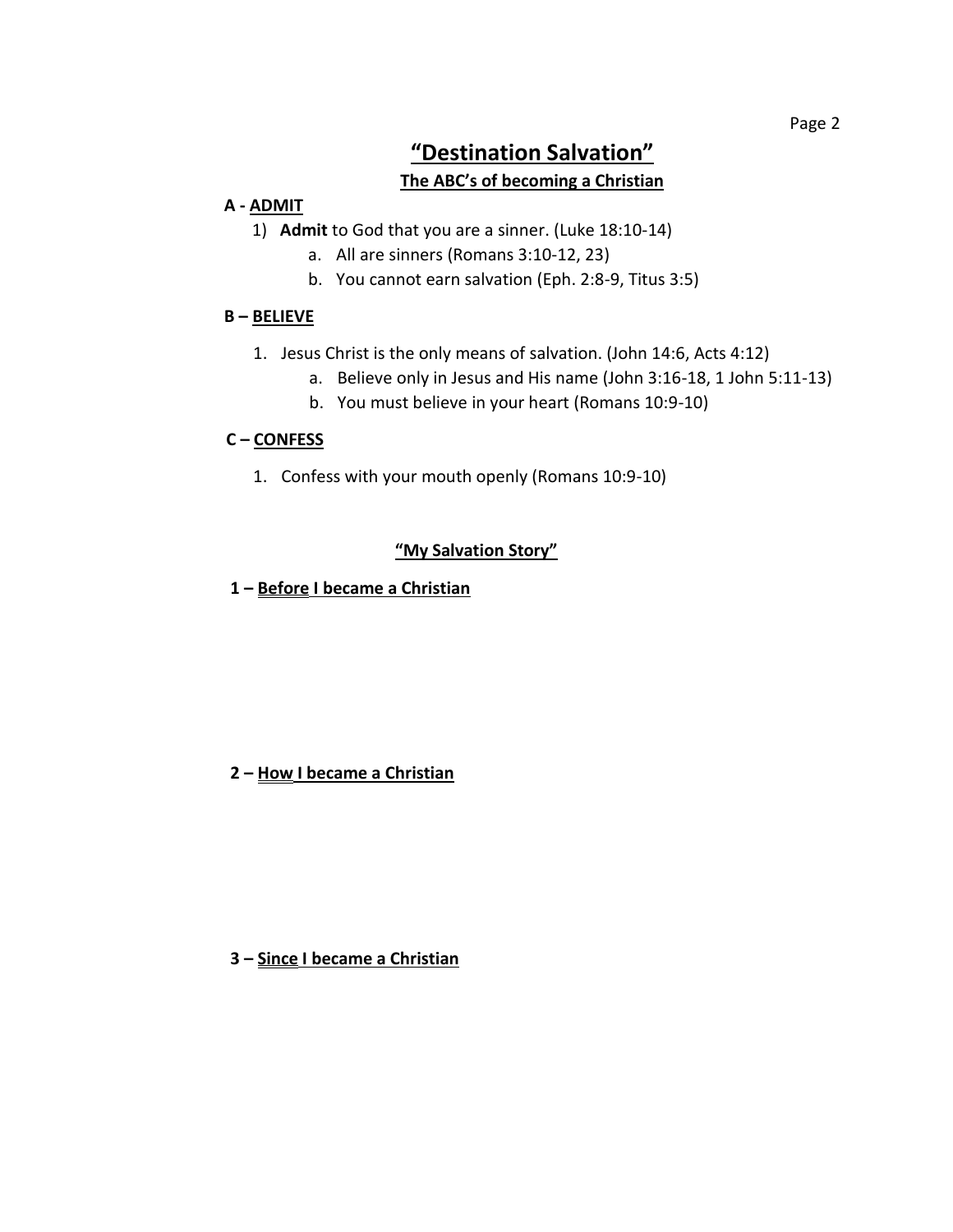## **"SALVATION"**

All Men – (1 Tim. 2:4-6; 2 Peter 3:9; 1 John 2:2)

God does not desire that anyone perish – (Ezek. 18:23,32;18:19-32; 33:11)

- $\triangleright$  All people are sinners and come short of the glory of God. (Romans 3:23)
- $\triangleright$  There is no one that is righteous or doeth good. (Romans 3:10-12)
- $\triangleright$  Why the above? We are all born in sin, thus becoming sinners. (Psalms 51:5, 58:3)
- $\triangleright$  The wages of sin is death. (Romans 6:23)
- $\triangleright$  The gift of God (God's Son) is everlasting life; in Jesus Christ. (John 3:16)
- This eternal life is in God's Son Jesus Christ. (John 5:11-13)
	- o Remember Satan knows the bible and can quote scripture. (Matthew 4:1-11)
- $\triangleright$  As sinful human beings we reason (think) within ourselves that we are doing right and don't need to be saved. (Proverbs 14:12; Proverbs 16:25)
- $\triangleright$  You are not to do anything good enough to earn salvation. (Eph. 2:8-9)
- $\triangleright$  There was a religious leader (Nicodemus) who talked with Jesus who told him the only way he could get to heaven. (John 3:1-18)
- $\triangleright$  There were religious people who thought that they were going to heaven because of their good life and all of their good deeds. (Matthew 7:21-23)
- $\triangleright$  Just because you use the name of Jesus, do good things, and say you believe in Jesus (the demons believed and devils trembled – Jas. 2:19); all of this comes from your head and your lips and not from your heart. (Matthew 7:6)
- To be saved, the **old man** (natural flesh) must die, then become (Eph. 4:22-24) a **new man** (spiritual, spiritually); this is called being "**born again**" – saved by Jesus Christ from above. (John 3:3-7)
- $\triangleright$  When you are born again you become a new creature, creation. (2 Cor. 5:17)
- $\triangleright$  When you are born again your lifestyle will change. (Col. 3:1-17)
- $\triangleright$  A man is only born again when knowledge of God and all of his good deeds (I believe in Jesus, I go to church, I read my bible, I help people, I am not such a bad person, etc.) must pass from his "head" and "enter into his heart". (Romans 10:9-10,13)
- $\triangleright$  No matter who you are, where you are, or what you say or have done (good or no matter how bad) God loves you. (John 3:16; Romans 5:8) God is not willing that anyone should die in their sins and go to hell. (2Peter 3:9; (cF 1 Tim. 2:4-6) (cF 1 John 2:2)

### **PLEASE** – If God is speaking to your heart right now, today is the day to be saved

### and born again.

**(2 Cor. 6:2) (cF Proverbs 27:1; Jas. 4:13-15)**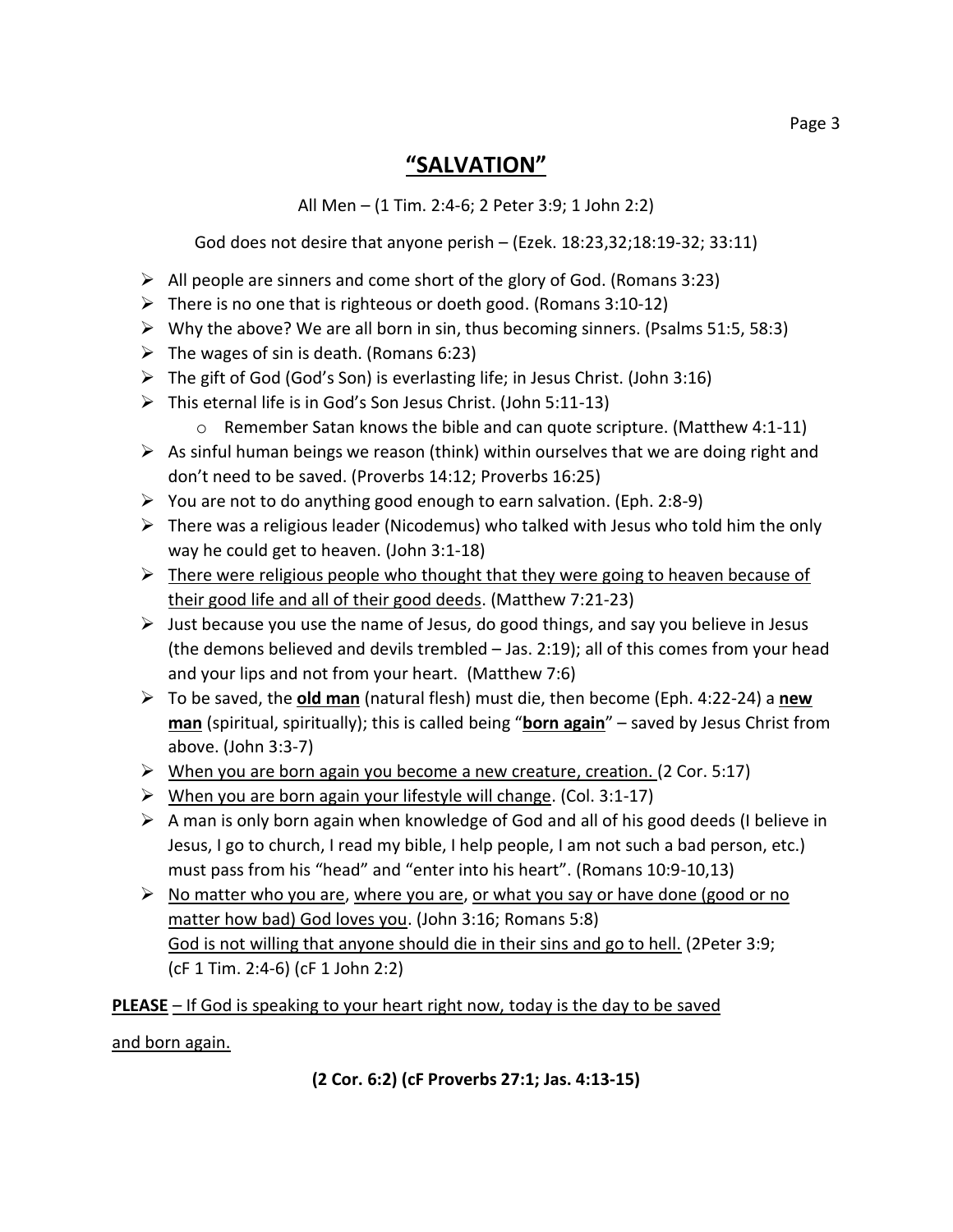### **SAVED**

**"Everlasting" "Eternal" "Forever"**

1-When Jesus saves us, it is forever. Define these words:

a- **Everlasting** – (John 3:16, 36; 5:24;6:47)

b- **Eternal** – (John 3:15; 10:28; Romans 6:23, 1 John 5:11,13)

2-Believers are safe forever because we are held in the hand of God and Jesus. (John 10:27-30)

No one can remove us from their hand at any time.

3-Believers cannot be separated from the love of God. (Romans 8:35-39)

4-Paul was confident that God would finish what He had started. (Phil. 1:6)

5-Paul was persuaded that God could keep that (his soul) which he had committed unto Him.

(2 Tim. 1:12; Eph. 4:30; Romans 8:23)

6-Jesus keeps the believer safe and He will not lose a single one. (John 17:12, cf John 6:39)

#### **"The Most Important Reason"**

 For sin is to be forgiven, **blood** must be shed. (Hebrews 9:22) (Lev.17:11) In this day of "**Grace**", the only way a person can be saved is by applying the shed blood of Jesus Christ to their sinful souls. This can be done "only one time" because He died only one time. (Hebrews 10:10,12,14) When Jesus died on the cross He said **"It is finished"** (John 19:30); Jesus died once, rose from the dead never to die again – therefore there is no more blood to atone for sins. Jesus' blood is sufficient forevermore.

 One question – If you have had the blood of Jesus applied to your soul for your sins one time, you are saved now and forever, so if you could lose your salvation and need to be saved "again" where will the atoning blood for your sins come from? (Hebrews 10:18) Remember - Jesus died once, rose again to die no more, Jesus said "**It is finished**" There is no more blood to atone for sin. (Rev. 1:18) Jesus sat down on the right hand of God. (Psalms 110:1,10:12; Hebrews 1:3)

### **Just take Jesus at His Word – AMEN**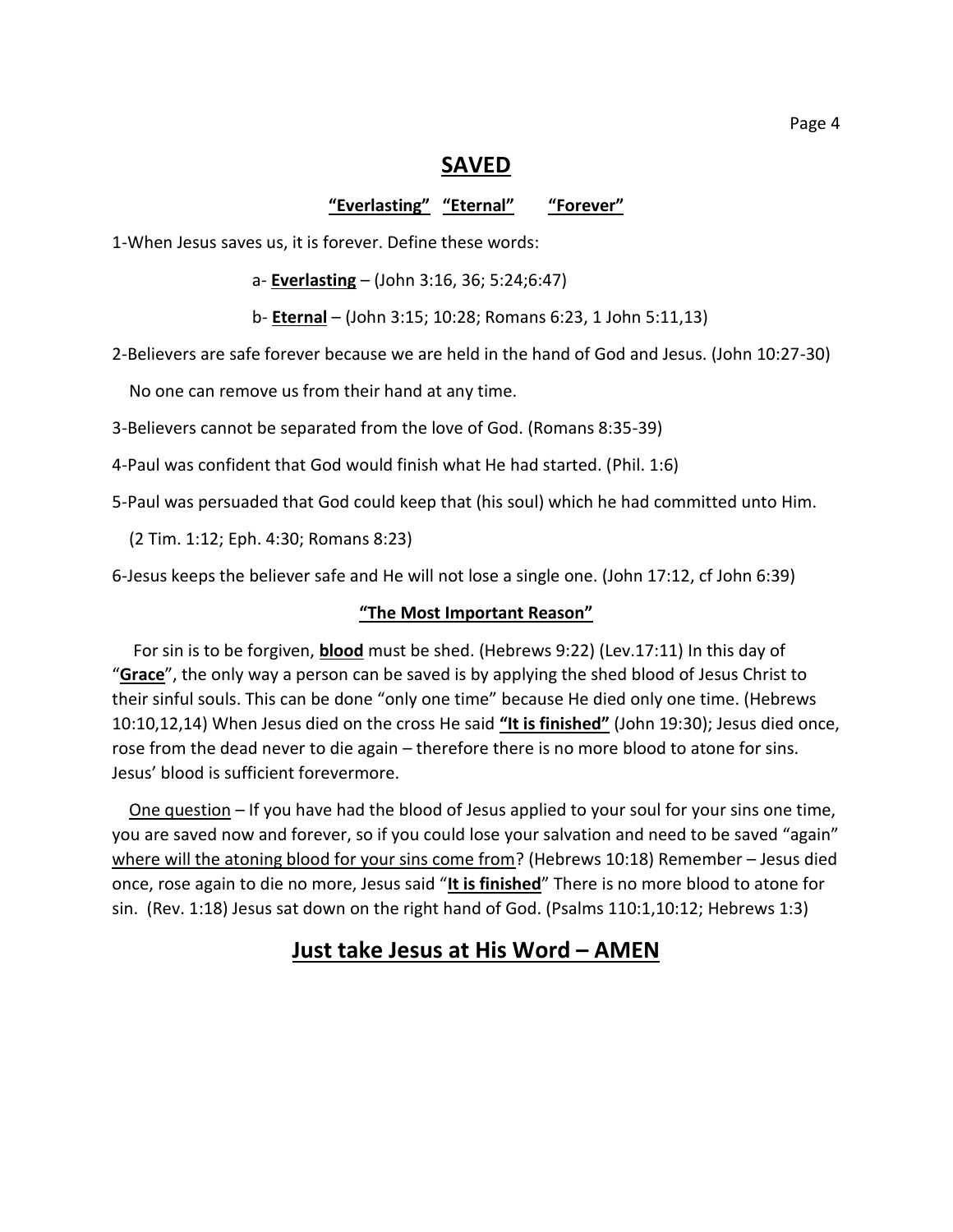# **"Blessed Assurance"**

## **We stand upon the Word of God – the BIBLE**

- 1. Who can explain God? (Romans 11:33)
- 2. God's thoughts and ways are higher than ours. (Isa. 55:8-9)
- 3. God will always do what is right. (Gen. 18:25)

 **"All"** who have been born again will go to heaven, there will be no one left behind. We believe and trust in this because of what God tells us in His Holy Word – God cannot lie. (Titus 1:2)

### **Scriptures to support our beliefs and teachings**:

- a. You can know if you have eternal life. (1 John 5:11-13)
- b. Everlasting life. (John 3:16, 36;6:37-40,44,47)
- c. God will finish what he starts. (Phil. 1:6)
- d. Jesus will lose no one. (John 6:39; John 10:27-30)
- e. You cannot be separated from God. (Romans 8:35-39)
- f. Nothing or no one can take you out of God's hand (John 10:27-30)
- g. You are kept by God's power. (1 Peter 1:5) (2 Timothy 1:12)
- h. You are sealed by the Holy Spirit. (Eph. 4:30) (Eph. 1:12-14)
- i. Your redemption will be completed. (Romans 8:23)
- j. God will take us home, one day very soon. (1 Thess. 4:13-18) (1 Cor. 15:51-53)

Note: Is there any sin that will keep any born again saint out of heaven? NO! not even suicide. Biblical proof: (lost man – sin unbelief – John 8:24)

- 1. Samson he not only committed suicide but he was assisted by God himself. (Judges 16:28-31) (Hebrews 11:32)
- 2. Saul he fell down on his own sword and committed suicide. (1 Samuel 31:1-6)

Question: If the sin of suicide can keep a Christian out of heaven what about other type of sin? Most all Christians will die with unconfessed sins in their life – then what?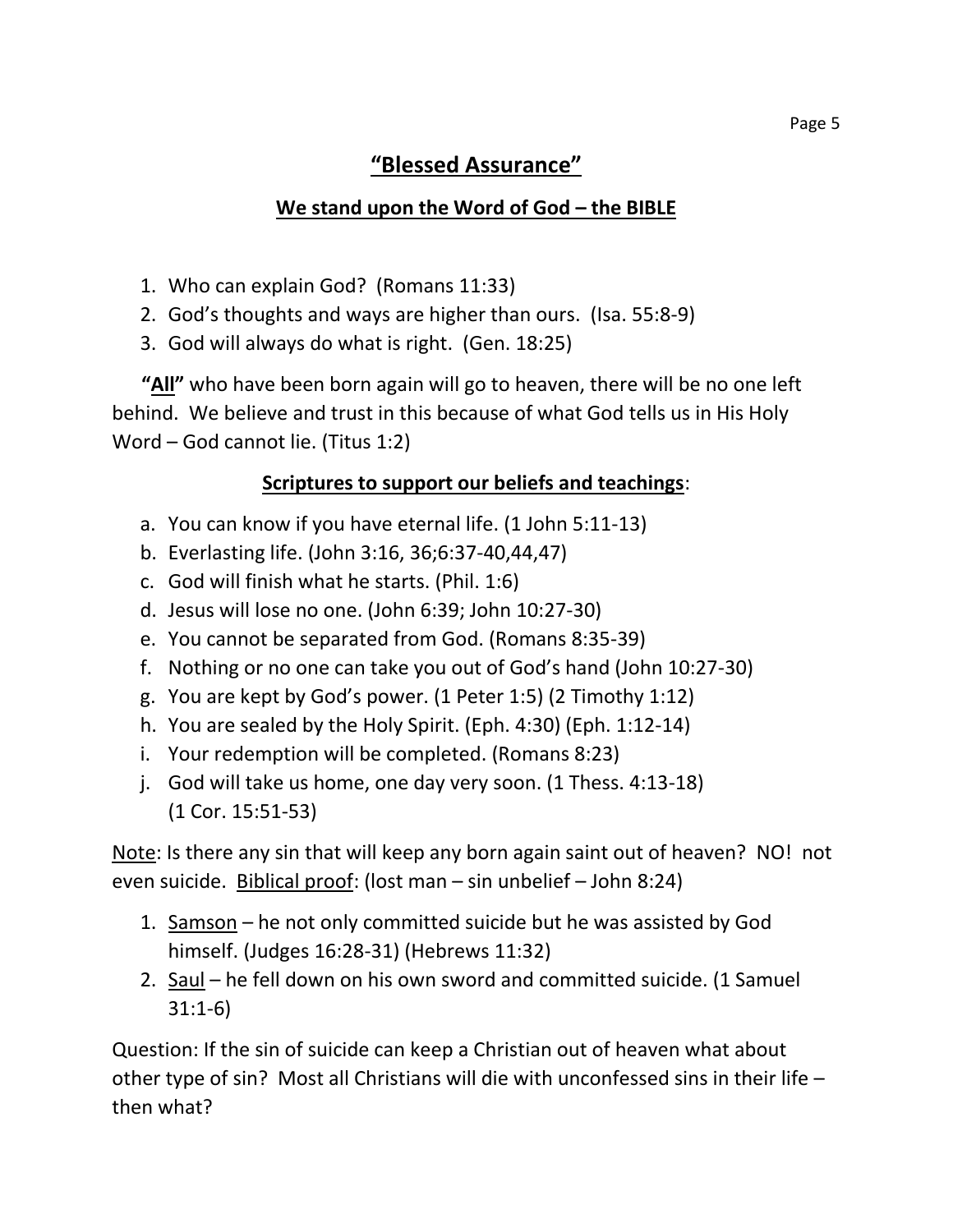# **Word Study**

# **(Eph.1:13-14)**

# **'Sealed' and 'Earnest'**

- 1. **"Sealed"** (27x) (4972) (Gk. Sphragizo, sfrag-id'-zo) means: to stamp, with a signet or private mark, for security or permanency or preservation.
	- a. Stresses the sacred formalities of the transactions and guarantees the full completement of the contents.
	- b. Ownership and security together with **destination**. (John 14:1- 3)
	- c. Scriptures: (Eph. 1:13-14; 4:30) (cF Romans 8:35-39; 2 Tim.1:12) God will finish – complete what He begins. (Phil. 1:6)
- 2. **"Earnest"** (13x) (728) (Gk. arhabon, ar-harb-ohn') means: a pledge, i.e., part of the purchase – money or property given in advance as security for the rest.
	- a. In the N.T. it is used only of that which is assured by God to believers. (2 Cor. 1:18-22)
	- b. Scriptures: (2 Cor. 1:18-22; 5:5-9)

**Note** Remember, in the redemptive plan of salvation the **soul** has already been redeemed, but, the **body** has yet to be redeemed. This will take place at the time of the rapture of the church. (1 Cor.15:51-53; 1 Thess. 4:13-18; cF Romans 8:23). At that time, we will receive our full **inheritance** (Eph.1:11)

3. **"Inheritance"** (14x) (2817) (Gk. kleronomia, klay-ron-om-ee-ah) means: the prospective condition and possessions of the believer in the new order of things to be ushered in at the return of Christ. Scriptures: Acts 20:32; Eph.1:4,5:5; Col. 3:24; Hebrews 9:15;1 Peter 1:4)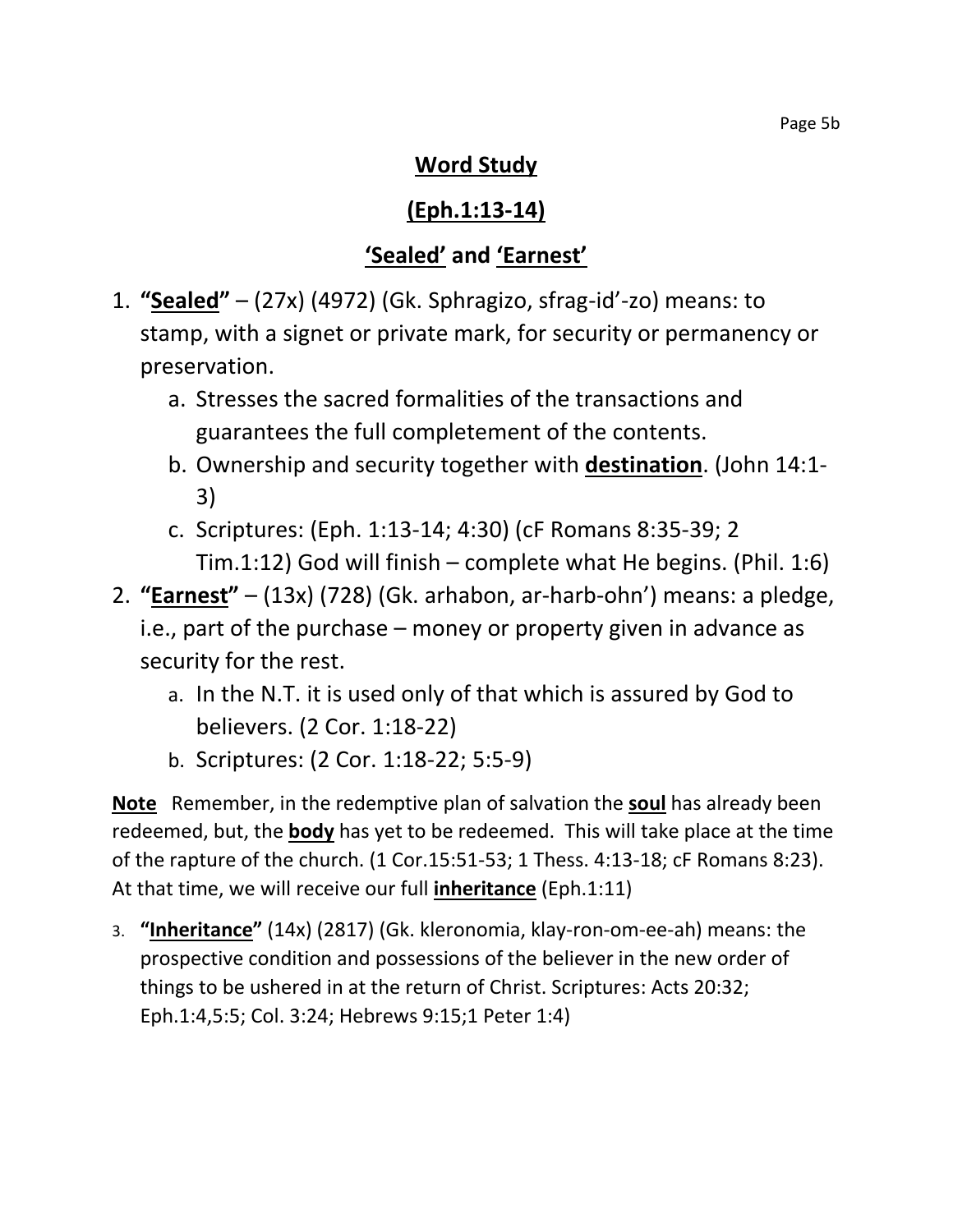### **Philippians 1:6**

- A. The teaching in John 13:4-11 is best outlined in **Philippians 1:6**. The complete redemption work of Christ: "*Being confident of this very thing, that he which hath begun a good work in you, will perform it until the day of Jesus Christ*."
	- 1. *"that he which hath begun a good work in you"*
		- i. **Justified** Romans 3:24-25; **Justification** Romans 4:16-25.
		- ii. Saved from the "**penalty**" of sin. (John 5:24)
		- iii. "**Past-tense**" a completed act never needed to be repeated.

### 2. *"will perform it"*

- i. **Sanctifies** *–* Acts 26:17-18*;* **Sanctification** *–* 2 Thess. 2:13
- ii. Saved from the "**power"** of sin. Romans 6:14
- iii. "**Present tense**" a continuous on going act.
- 3. "*until the day of Jesus Christ"*
	- i. **Glorified** Romans 8:30; **Glorification** –
	- ii. Saved from the "**presence"** of sin. Rev. 21:27,22:3
	- iii. "**Future tense**" yet to come. Romans 8:23; 1 Cor. 15:51-57;

1 Thess. 4:13-18

### **Questions: Feel free to call Greene Faulkner 252-432-7028**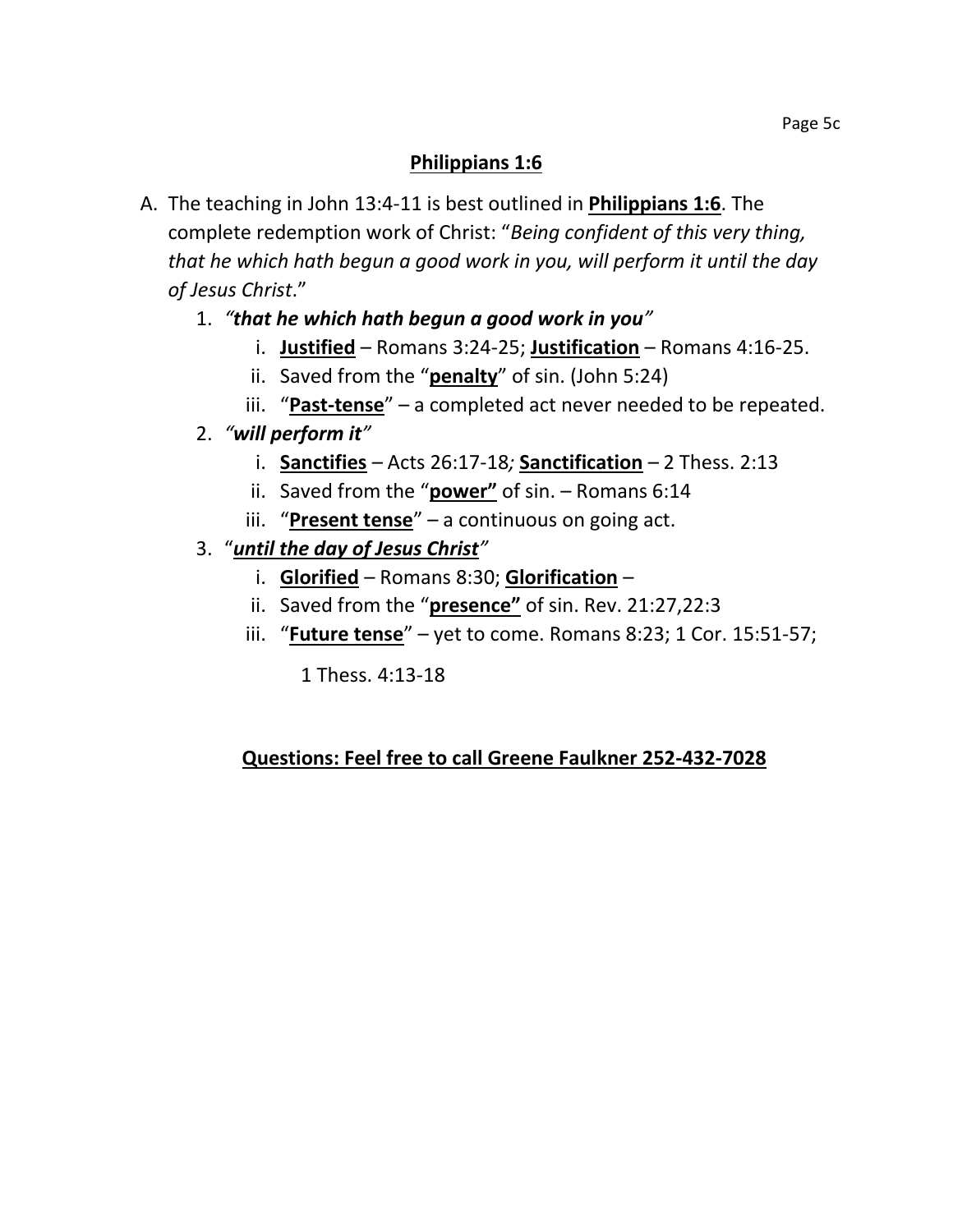# "**Assurance of Salvation**"

## "**The Importance of Assurance**"

# **1.**

a. In Christian experience, assurance that one is saved by faith in Christ is essential to the whole program of growth in grace and in the knowledge of Christ. Assurance is a matter of experience and relates to personal confidence in present salvation. (Phil. 1:6) It should not be confused with the doctrine of eternal security. Eternal security is a question of fact, while assurance is a matter of what one believes at a given time concerning his personal salvation. (Romans 10:9,10)

Assurance of salvation depends upon three (3) major aspects of experience:

- 1. Understanding of the completeness of the salvation provided in Jesus Christ. (John 19:30)
- 2. The confirming testimony of Christian experience. (2 Cor. 5:17)
- 3. Acceptance by faith of biblical promises of salvation. (Romans 10:9,10)

### "**Understanding the Nature of Salvation**"

b. Essential to any real assurance of salvation is a clear understanding of what was accomplished by Jesus Christ in his death on the cross. (Eph. 1:7) Salvation is not a work of man for God, but a work of God for man. It depends completely upon divine grace without respect to human merit. (Eph. 2:8,9) One who understands that Jesus Christ died for him and provided a complete salvation which is offered to anyone who sincerely believes in Christ can have assurance of his salvation just as soon as he meets the condition of trusting in Christ as his Savior. In many cases, lack of assurance is due to incomplete understanding of the nature of salvation. (John 19:30) (Romans 10:13)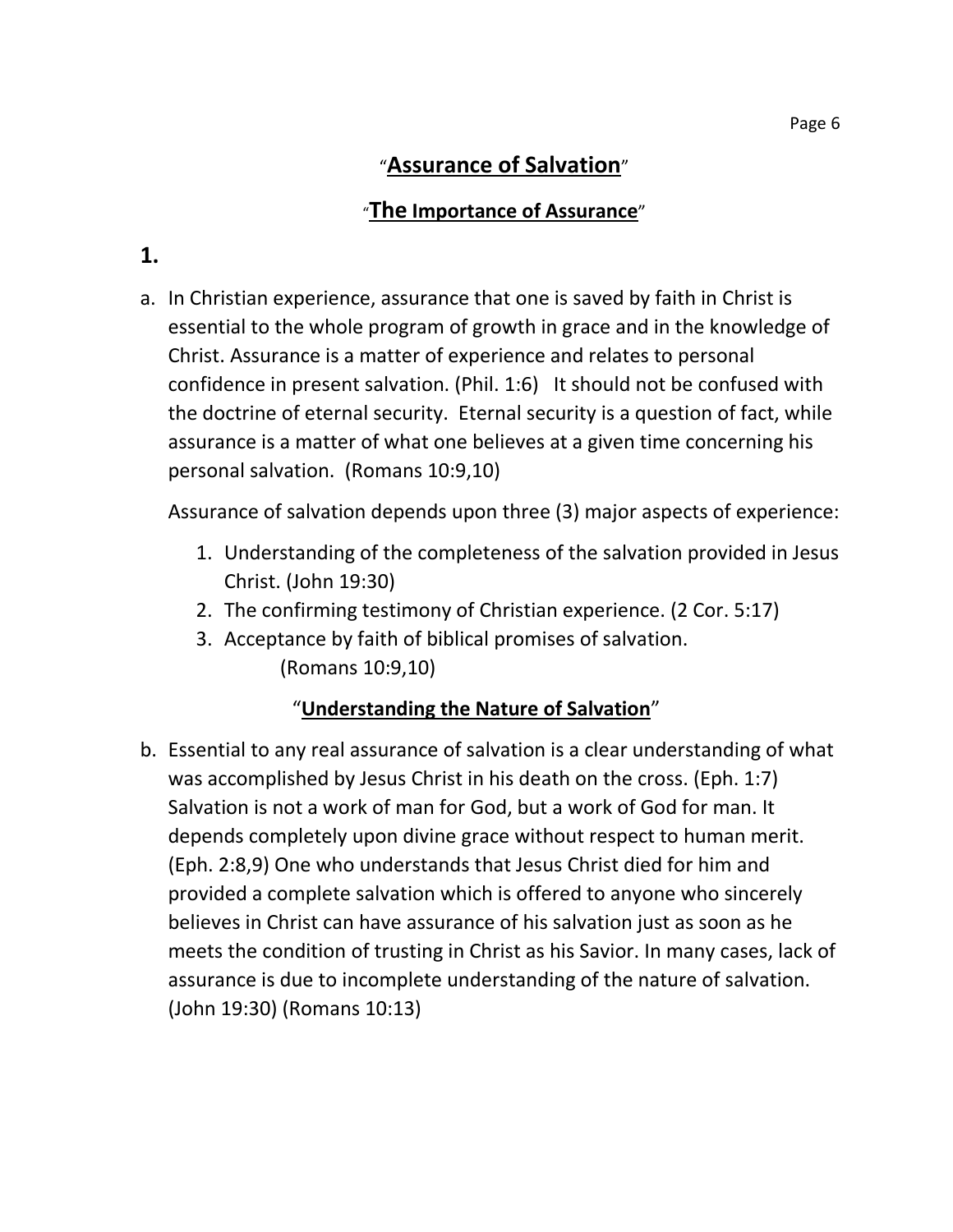### **Assurance of Salvation- continued**

Once it is understood that salvation is a gift which cannot be earned, cannot be obtained by human effort, and cannot be deserved, and is available as a gift of God to all who will receive it by faith, a proper basis for assurance of salvation is provided, and the question resolves itself into the issue of whether one has really trusted in Christ. The question can be answered by the confirmations that are found in Christian experience of a person who has received salvation. (Eph. 2:8,9)

Among the various divine accomplishments which together constitute the salvation of a soul, the importation of a new life from God is, in the Bible, given the supreme emphasis. (2 Cor.5:17) Upwards of 85 New Testament scriptures attest the features of saving grace. (Romans 4:20-25) Consideration of these scriptures discloses the fact that this imparted life is the "gift" of God to all who believe on Christ (John 10:28; Romans 6:23). It is from Christ (John 14:6), it is Christ indwelling the believer in the sense that eternal life is inseparable from Him. (Col.1:27;1 John 5:11,12), and therefore is as eternal as He is eternal.

### **Scriptures**

1 Cor.6:19; Romans 8:38-39; John 10:27-30; 2 Tim. 1:12; John 3:16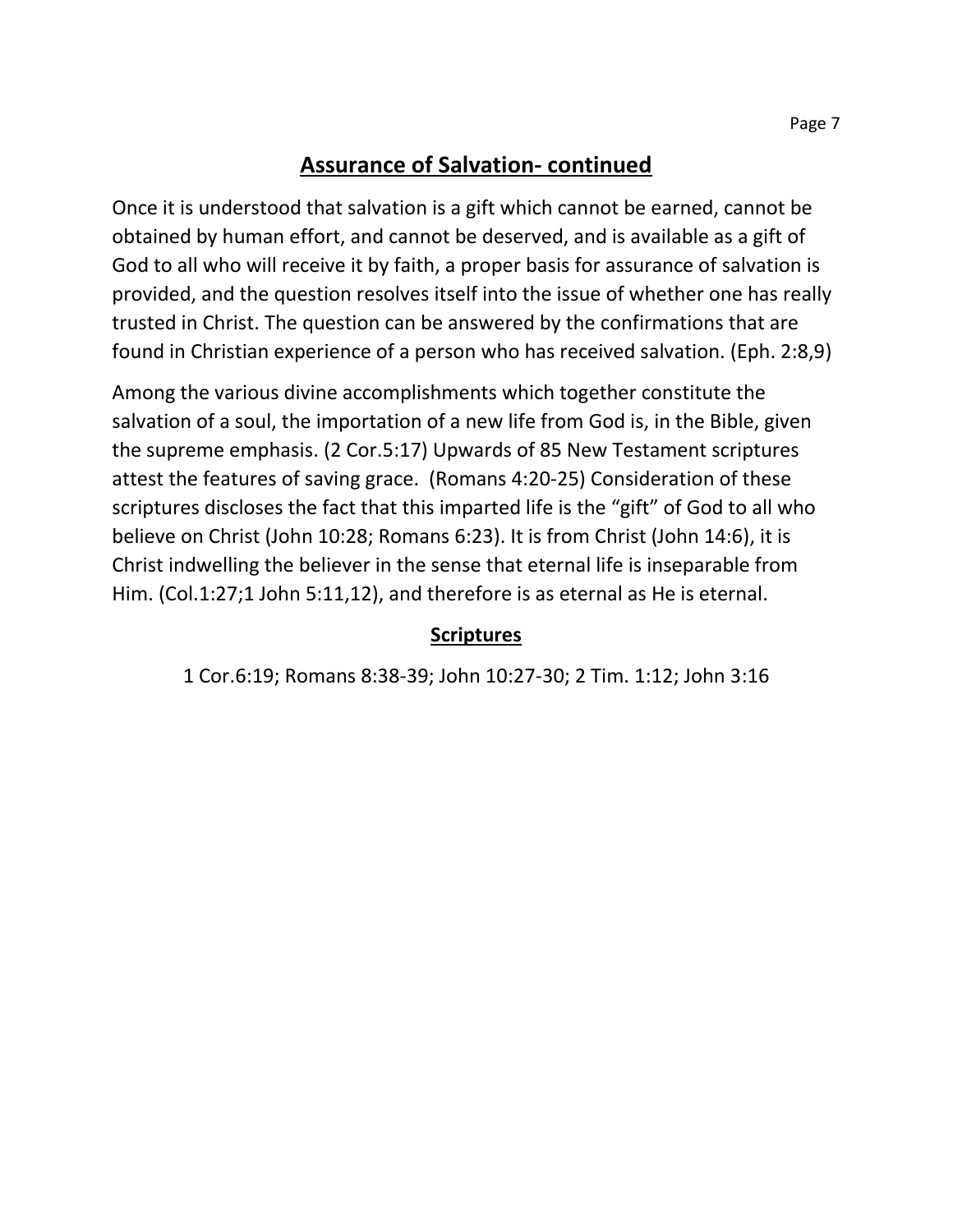# **2."The Confirming Testimony of Christian Experience"**

On the basis of the fact that Christ indwells him, the believer is appointed to judge himself as to whether he is in the faith (2 Cor. 13:5). The heart wherein Christ dwells will be aware of His presence. The Christian is not left to his own misguided feelings and imaginations. For the Christian who is subject to the Word of God (the Bible), this revealed truth serves a twofold purpose:

- 1. It protects against the assumption that fleshly emotionalism is of God.
- 2. It sets a standard of spiritual reality toward which all who are saved should ceaselessly strive. (Phil. 3:14; Hebrews 12:1-2 Cor. 5:17) The new life in Christ which results from being saved by faith issues in certain major manifestations:
	- $\triangleright$  The knowledge that God is our Heavenly Father is one of the precious experiences which belong to one who has put his trust in Christ – (Matt. 11:27)
	- $\triangleright$  A new reality in prayer is another confirming experience which leads to assurance – (Romans 8:26-27)
	- $\triangleright$  A new ability to understand scripture is another important experience – John 16:12-15)
	- $\triangleright$  A new sense of the sinfulness of sin is the normal experience of one who is saved  $-$  (Psalms 119:11)
	- $\triangleright$  A new love is realized for the unsaved (Romans 5:5)
	- $\triangleright$  A new love is experienced for the saved (1 John 3:14)
	- $\triangleright$  A supreme basis for salvation is manifestation of the character of Christ in the believer – (Gal. 5:22-23)
	- $\triangleright$  The combined experiences of the Christian life bring a consciousness of salvation through faith in Christ – (2 Tim. 1:12)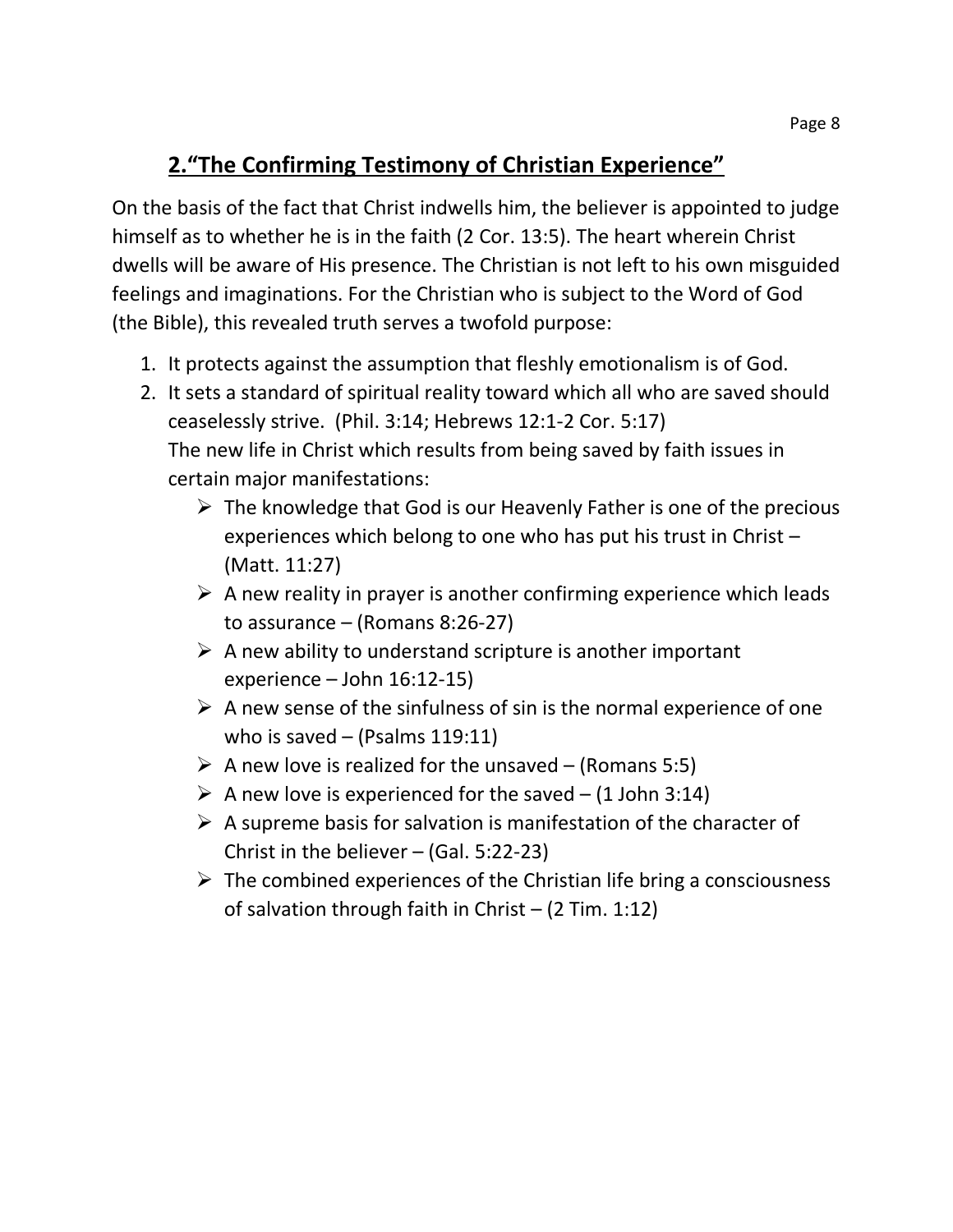# **3. "Accepting the veracity of the Promises of the Bible"**

### 1- Confidence that the Bible is true and that its promises of salvation will certainly be fulfilled is essential to assurance of salvation – (Phil. 1:6)

 Above and beyond all that the believer may experience there is given the abiding evidence of the dependable Word of God. Assurance is given to every believer by the Word of God that he may know that he has eternal life. (1 John 5:13) This assurance is made to rest, not on a changeable experience, but upon the things that are written in the unchangeable Word of God. (Psalms 119:89,160; 1 Peter 1:25) The written promises of God are like a title deed (John 3:16,36;5:24;6:37; Acts 16:31; Romans 10:13) These realities are to be reckoned as accomplished on no other ground than the veracity of God.

2- Doubting whether one has really committed himself to faith in Christ and the promises of God is destructive to the Christian faith.

 It is imperative to know that you are now trusting in Christ without reference to the time it began. Obviously the cure for any uncertainty as to one's acceptance of Christ is to receive Christ now. One lacking assurance that he has actually committed himself by faith to God for the salvation which only God can supply should remedy this lack by taking the definite step of faith. (1 Peter 1:25) (2 Tim. 1:12) This is an act of the will, although it may be accompanied by emotion and necessarily requires some understanding of the doctrine of salvation. There must be a definite act of receiving Christ by faith as savior for real assurance. (Romans 10:9-13)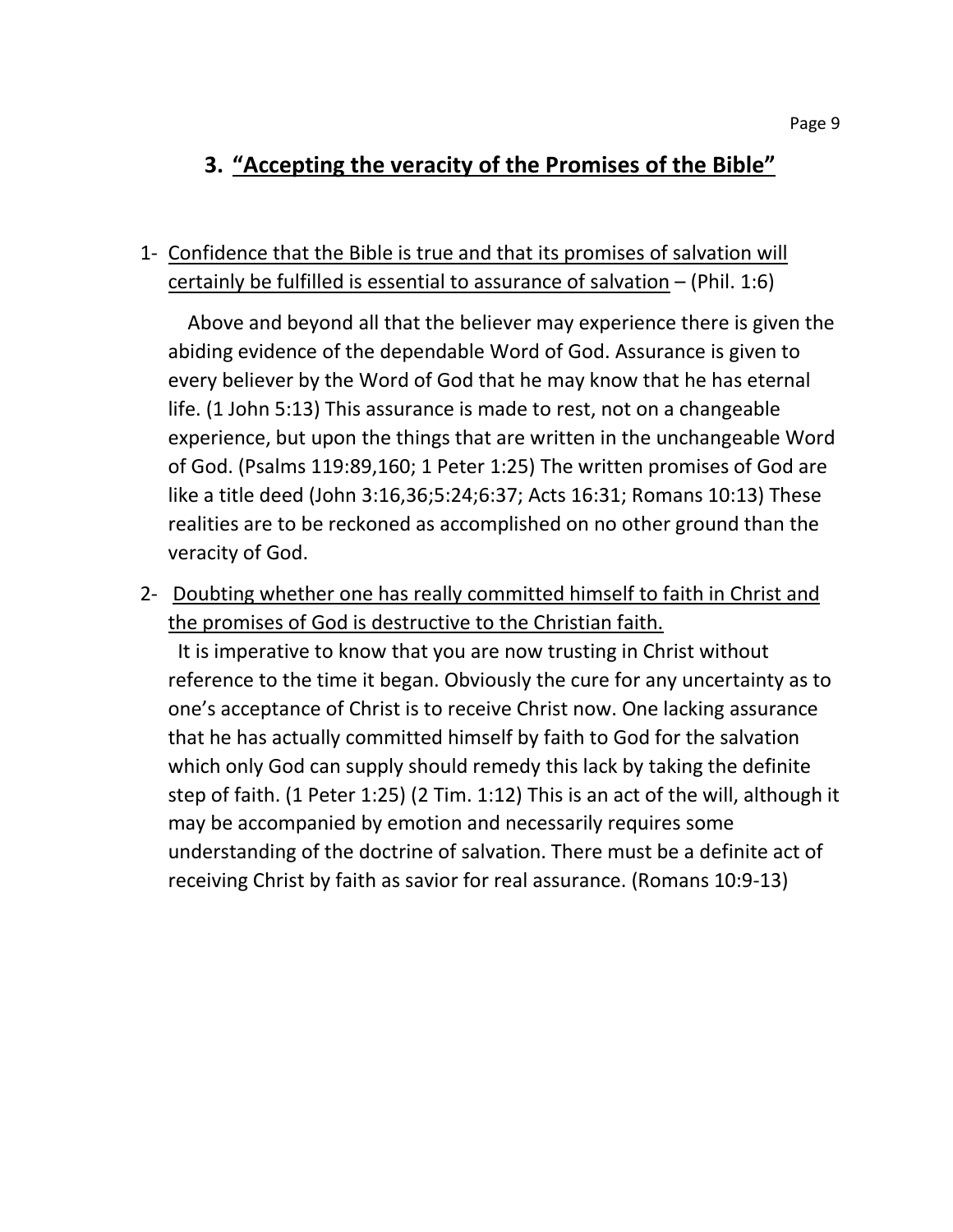## **"Accepting the veracity of the Promises of the Bible" – continued**

# **3- Doubting the faithfulness of God is fatal to any true experience of assurance.**

Some lack assurance of their salvation because they are not sure that God has actually received and saved them. (John 6:37) This state of mind is usually caused by looking for a change in their feelings rather than looking to the faithfulness of Christ. Feelings and experiences have their place, but as stated before, the final evidence of personal salvation, which is unchanged by these, is the truthfulness of God. **What He has said, He will do.** (Psalms 119:60; Titus 1:2; Hebrews 6:17-18; Rom. 4:20-25)

## **4- Assurance of salvation depends upon understanding the nature of God's complete salvation for those who put their trust in Christ.**

It is most essential that the Christian realize that assurance of salvation depends upon the certainty that the individual has committed himself by faith to Jesus Christ in keeping with these promises. One who has made this commitment can rely upon the faithfulness of God, who cannot lie, to keep His promises and to save the believer by divine power and grace. (Titus 1:2; Hebrews 6:18; Eph. 2:8-9)